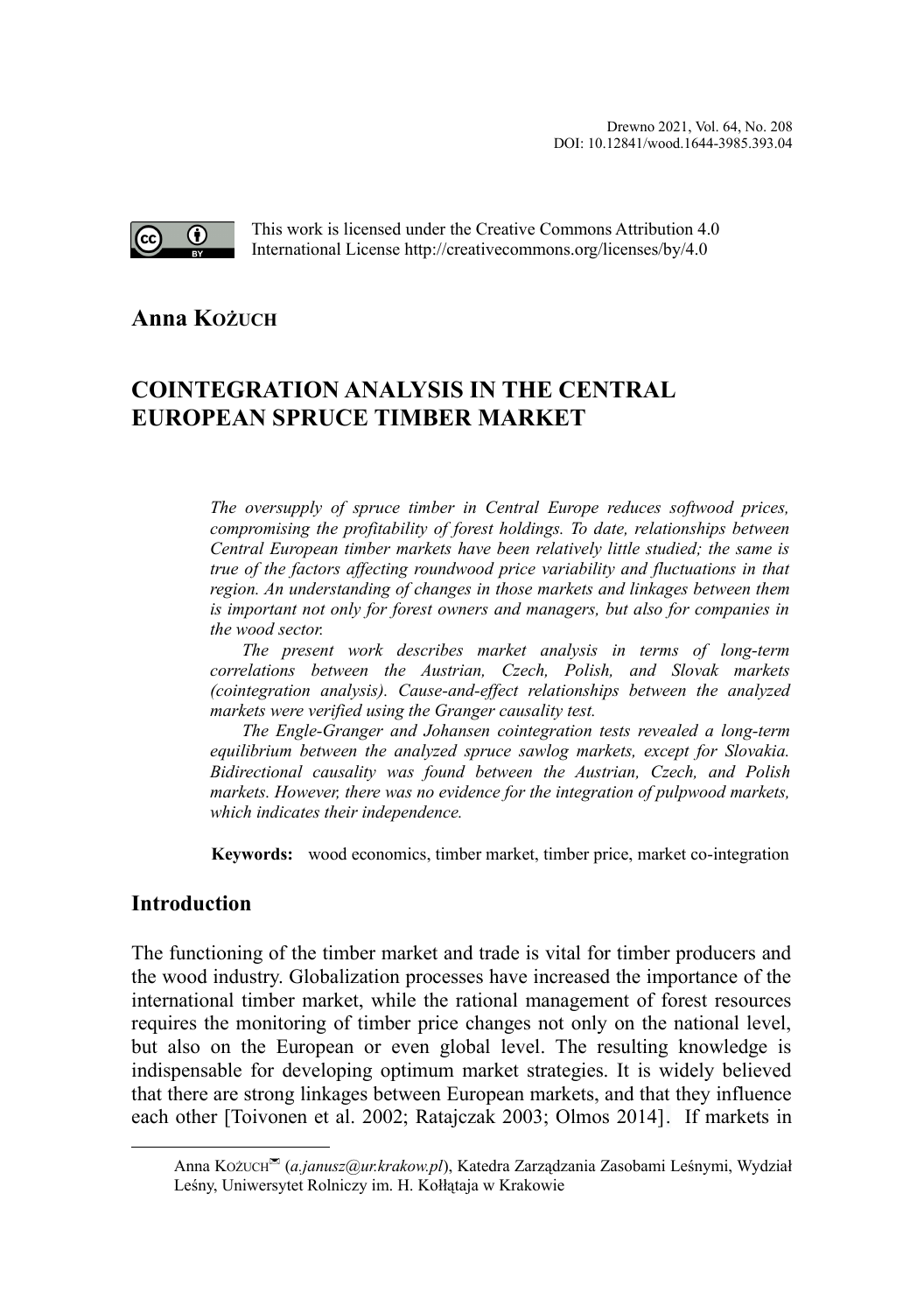different countries are competitive and efficient, then prices in those countries should be identical after adjusting for transportation costs (according to the law of one price) [Mäki-Hakola 2002].

The situation in the timber market (including timber prices) in a given country depends on timber supply, which is determined by biological and silvicultural factors, as well as the forest ownership structure, sustainable forestry practices, environmental policies, market organization, and national and global economic trends. In addition to economic variables, timber prices are also indirectly affected by climatic and biotic factors and by natural disasters (hurricanes, droughts, etc.) [Zając 1999; Adamowicz 2010; Hanewinkel et al. 2013; Wysocka-Fijorek and Lachowicz 2018; Banaś and Kożuch 2019; Adamowicz and Górna 2020].

Market linkages have been the subject of research for many years. Initially, market integration was investigated in terms of correlation, with one equation and regression analysis. The difficulty with such models is that they may fail to identify a correlation between two price time series characterized by the same type of trend [Mäki-Hakola 2002]. Currently, price relationships are analyzed using the concept of cointegration to eliminate the problem of spurious regression. The Engle-Granger procedure may be applied when all variables are integrated of order one, I(1).

Markets are integrated when prices are similar irrespective of the seller and buyer of a given product. There is a considerable body of research on the vertical and horizontal integration of roundwood and wood product markets in Europe and the USA. In a US study encompassing the years 1977-2011, Zhuo and Changyou [2014] showed that market integration at the first stage of the supply chain (timber prices) is stronger than at further stages (processed timber). Parajuli et al. [2016], who analyzed linkages among timber prices in the southcentral United States for 1981-2014, reported that while timber prices were intercorrelated, the effects differed depending on product type. The Granger test suggested a unidirectional causality from pulpwood markets to respective sawtimber markets. While there is a rich literature on price linkages in the Scandinavian markets [Toppienen and Toivonen 1998; Jukany and Lundmark 2015], there are few papers analyzing relationships between individual Central European and Scandinavian countries. Examples include a study by Toivonen et al. [2002], who did not find any relationships between spruce and pine roundwood prices in Scandinavian countries (Finland and Sweden) and Austria. Mäki-Hakola [2002], who investigated linkages between timber prices in Finland, Estonia, Germany, and Lithuania in the years 1994-2001, reported partial integration of the spruce pulpwood markets and full integration of the pine pulpwood markets. On the other hand, the sawlog markets were fully endogenous and did not form a single market. Also Olmos and Siry [2018] showed that in the years 1995-2012 sawlog prices in Finland and Germany were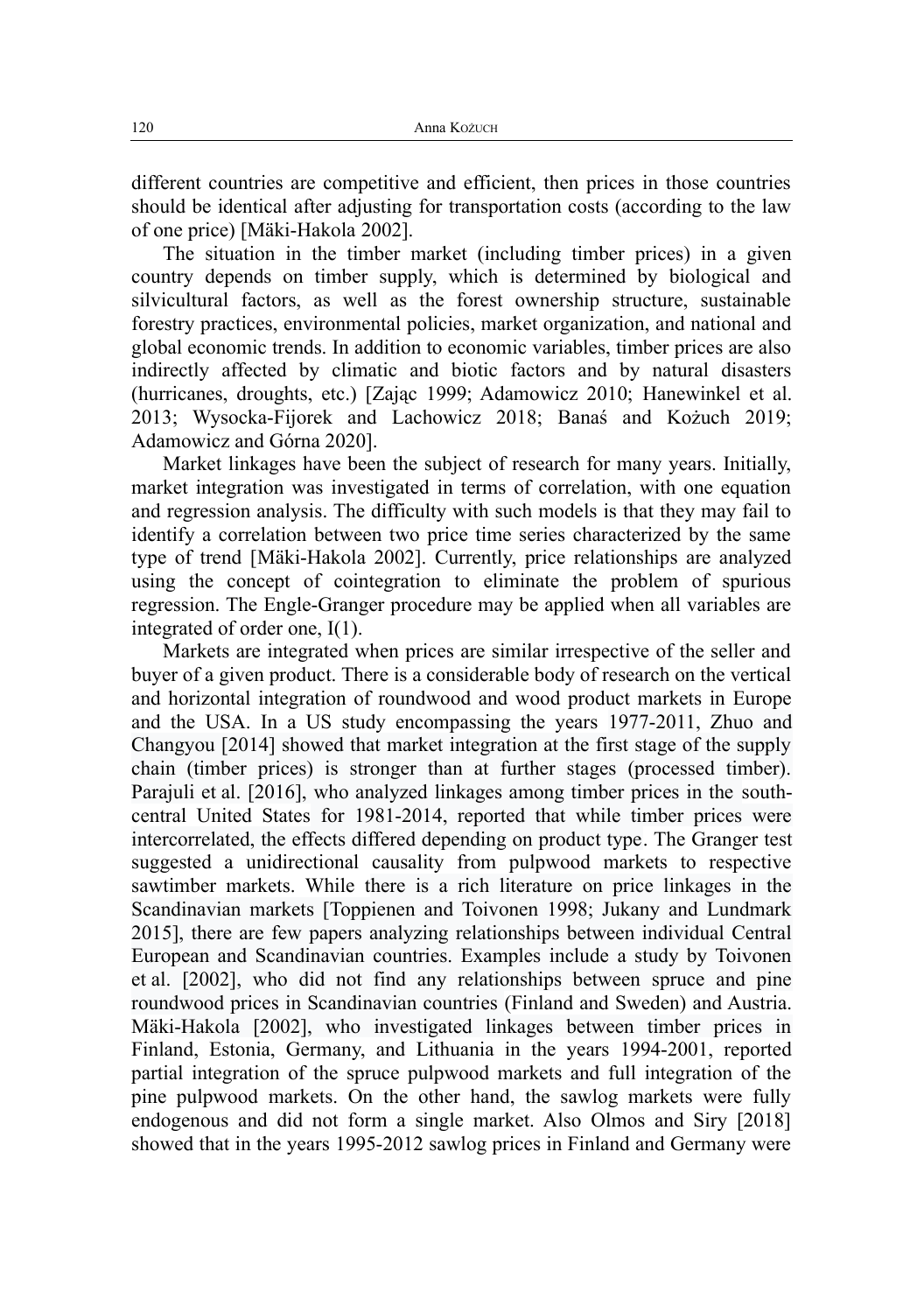not cointegrated. On the other hand, there is a scarcity of research on the integration of Central European markets.

Due to the changing situation of the forestry and wood industry in Europe, as well as the evolution of trade relations between countries, there is a need to study and understand the mechanisms governing the regional and national timber markets. Over the past decades, and especially in the last several years, the supply of spruce timber has abruptly increased as a result of the spruce dieback in Europe due to bark beetle outbreaks (especially *Ips typographus* (L.)) and abnormal weather conditions leading to droughts and hurricanes (which, in particular, resulted in a drop in prices locally). The current situation in the spruce timber market shows that after large-scale incidental fellings in previous years and due to the increasing demand for timber in China and the USA, there is a significant shortage of softwood timber, which is driving up its prices.

Data on exports and imports of unprocessed spruce softwood suggest the presence of market linkages between Central European countries. Nevertheless, the degree of integration of geographic markets can be best understood by analyzing price correlations rather than trade flows.

Relatively little is known about linkages between Central European timber markets. There is a need to expand our knowledge about long-term linkages between markets (by cointegration analysis). An understanding of changes in wood markets and relationships between them is important not only for forest owners who wish to optimize timber supply management. It is also crucial for commercial decision-making by other entities in the supply chain, as well as by potential investors in the forest and wood industry.

The objective of the present work is to analyze the prices of spruce sawlogs and pulpwood in selected primary timber markets of Central Europe – Austria, Czechia, Poland, and Slovakia – in 2005-2019, and in particular, to analyze the long-term (cause-and-effect) relationships between spruce timber prices in European markets.

# **Materials and methods**

Econometric and statistical methods are designed to reveal the effects of causal mechanisms, but not their nature. The main objective of the current analysis was to determine cause-and-effect relationships between the analyzed markets using the concept of Granger causality, where  $\overline{X}$  is understood to cause  $\overline{Y}$  when  $\overline{X}$  is useful in forecasting *Y* [Granger 1969]. This can be assessed using the Granger causality test [Granger 1980]; the following formula was applied in the study:

$$
y_t = a_0 + \sum_{i=1}^k a_i y_{t-1} + \sum_{i=1}^k b_i x_{t-i} + \varepsilon_t
$$

The combined significance of the parameters  $b_i$  means that the values of the *X* series significantly affect the forecasts of the *Y* series, which is taken to mean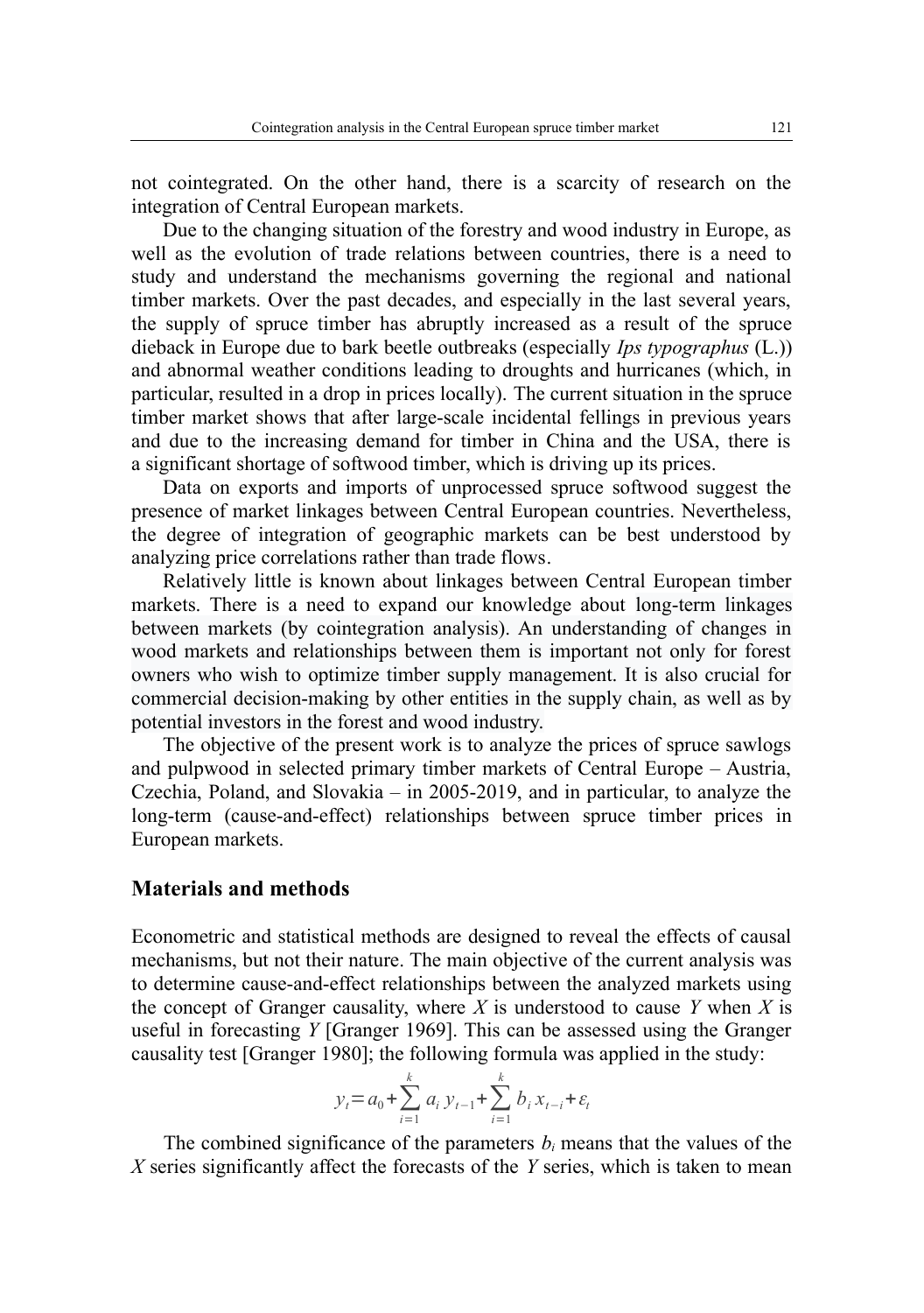that *X* is the Granger cause of *Y*. The null hypothesis of the test, according to which *X* is not a Granger cause of *Y*, is as follows:

$$
H_0:b_1=b_2=\cdots=b_k=0
$$

Before performing the test, the Akaike information criterion (AIC) [Akaike 1974] was used to determine the number of prior observations in the time series *X* and *Y* that should be considered (designated by *k*). The parameters of the model were estimated by the ordinary least squares (OLS) method to make sure that the *X* and *Y* series meet certain conditions, such as the stationarity of both series and their integration of order one (the stationarity of the first differences if the series itself is nonstationary) combined with cointegration (there is a linear combination of these series which is stationary – the coefficients of such a combination were determined with a cointegrating vector). A violation of these conditions may result in spurious regressions, which, while showing statistically significant results, do not correspond to actual relationships in reality. A price time series cointegration test is performed after determining the stationarity of an individual time series. In this study, the stationarity of time series was examined using the augmented Dickey-Fuller (ADF) test [Said and Dickey 1984], the Phillips-Perron (PP) test [Phillips and Perron 1988], and the Kwiatkowski- -Phillips-Schmidt-Shin (KPSS) test [Kwiatkowski et al. 1992]. In contrast to ADF and PP, in KPSS the null hypothesis assumes series stationarity, and so the interpretation of its results is different from the other tests: a low *p*-value indicates nonstationarity. The three tests often provided inconclusive results (with some indicating stationarity, and some nonstationarity). In the case of series which were integrated of order one, I(1), cointegration was evaluated using the Johansen test [Johansen 1991], which involves analysis of the vector autoregressive model (VAR):

$$
Y_{t} = \mu + \sum_{i=1}^{t} A_{i} Y_{t-i} + \varepsilon_{t}
$$
 (1)

where *Y* designates the vector of the analyzed time series [MacKinnon et al. 1999].

Analysis of differences in the above model leads to two possible versions of a vector error correction model (VECM):

$$
\Delta X_t = \mu + \Pi X_{t-k} + \sum_{i=1}^{k-1} \Gamma_i \Delta X_{t-1} + \varepsilon_t
$$
\n(2)

or

$$
\Delta X_{t} = \mu + \Pi X_{t-1} + \sum_{i=1}^{k-1} \Gamma_{i} \Delta X_{t-1} + \varepsilon_{t}
$$
\n(3)

Inferences are identical in the two cases, as they are based on the matrix Π, which has the same form in both VECM versions: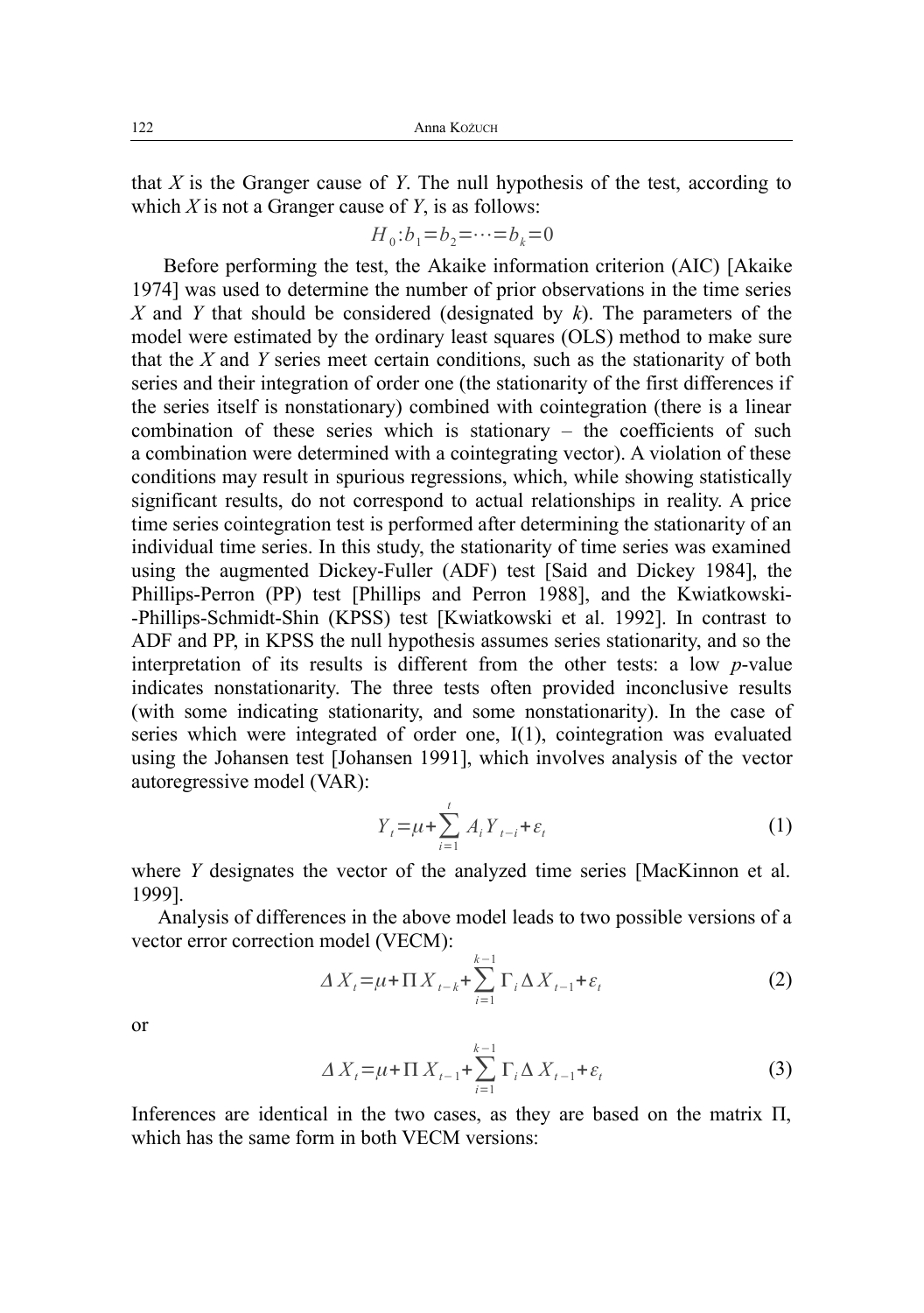$$
\Pi = \sum_{i=1}^{k} A_i - 1 \tag{4}
$$

The rank of this matrix (designated as  $r$ ) is equal to the number of vectors cointegrating the series comprising *Y*, with  $r = 0$  indicating the absence of such vectors (no cointegration). Any higher number indicates cointegration. Johansen proposed two test statistics for determining *r*: the trace statistic and the maximum eigenvalue statistic in a sequential procedure. The first step involves testing the null hypothesis (the same for both statistics):

$$
H_0: r=0
$$

 $H_0: r \leq 1$ 

 $H_0: r \leq 2$ 

in the next step

then

and analogously up to

 $H$ <sub>0</sub>:  $r$ ≤*n*−1

where *n* stands for the number of tested series. The procedure was terminated upon the first statistically non-significant result, and the *r* value from the first non-rejection of the null hypothesis was taken as an estimator of *r*. Similarly to Granger causality, the Johansen test requires the determination of  $k$ , or the number of lags considered (this time in the VAR model), which was done using the AIC. Analysis was performed using R software ver. 4.0.3.

The study materials consisted of time series of net nominal prices of spruce roundwood and pulpwood for the years 2005-2019 on a quarterly basis. In the case of Austria and Slovakia, data for 2005-2018 were obtained from the FAO Database, and data for 2019 from the websites of statistical agencies in those countries [www.fao.org/forestry/statistics]. Data for Slovakia were taken from the Forest Portal Market Information System [www.forestportal.sk], and those for Poland from reports of the State Forest Information System.

Price comparisons between countries are difficult and challenging because of disparities in timber size and grade classifications, and also due to different trade terms. However, differences between the most important types of timber (sawlogs, pulpwood, and firewood) are negligible; indeed, the studied assortments are very similar in terms of quality specifications, and so they can be meaningfully compared [Malinen and Kilpelainen 2013; Gejdos et al. 2019]. The present study focused on the prices of spruce sawlogs and pulpwood on a quarterly basis (as sold at the forest road, roadside landing, or timber storage parity – Slovakia).

It should be noted that in Austria and Slovakia the prices of spruce and fir softwood were available only for the two species together. For Austria, the mean net prices of spruce/fir were given in  $\epsilon/m^3$ , while for Czechia, Poland, and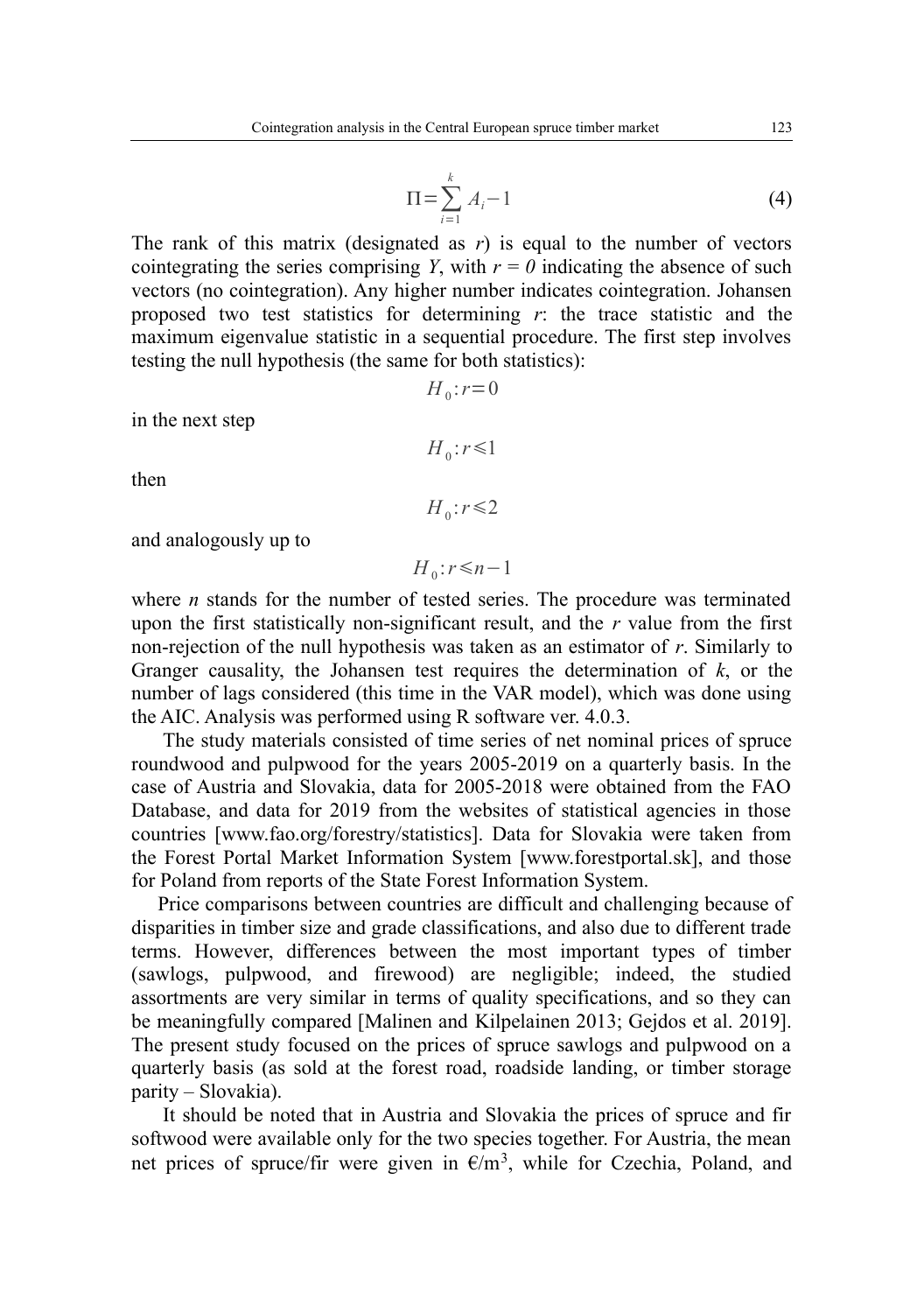Slovakia, prices expressed in the local currencies were converted into euros at the quarterly exchange rates published by the Czech National Bank, the Polish National Bank, and the Bank of Slovakia, respectively.

# **Results**

The nominal prices of spruce roundwood in the years 2005-2019 differed considerably between the analyzed countries (Fig. 1), with the highest prices for spruce sawlogs recorded in Austria (101.24  $\epsilon$ ·m<sup>-3</sup>), and the lowest in Poland  $(69.45 \text{ } \epsilon \cdot \text{m}^{-3})$  (Table 1). The lowest minimum price was found in Slovakia (39  $\text{E·m}^{-3}$ ), and the highest minimum price in Austria (68.34  $\text{E·m}^{-3}$ ).



**Fig. 1. Nominal prices of spruce sawlogs and pulpwood in selected Central European countries in the years 2005-2019**

| <u>siv vania j</u>          |                |                    |       |                    |         |                    |        |                    |          |
|-----------------------------|----------------|--------------------|-------|--------------------|---------|--------------------|--------|--------------------|----------|
|                             |                | Austria            |       |                    | Czechia |                    | Poland |                    | Slovakia |
|                             | Unit           | sawlog<br>pulpwood |       | sawlog<br>pulpwood |         | sawlog<br>pulpwood |        | sawlog<br>pulpwood |          |
| Mean                        | $\epsilon/m^3$ | 85.46              | 32.27 | 72.08              | 29.53   | 59.55              | 31.16  | 65.46              | 28.27    |
| Median                      | $\epsilon/m^3$ | 88.61              | 32.95 | 75.53              | 28.31   | 61.68              | 32.87  | 70.92              | 28.11    |
| Maximum                     | $\epsilon/m^3$ | 101.24             | 37.72 | 87.35              | 44.23   | 69.45              | 41.92  | 85.06              | 36.35    |
| Minimum                     | $\epsilon/m^3$ | 68.34              | 25.61 | 51.27              | 16.80   | 43.93              | 20.87  | 39.00              | 21.00    |
| Max/min                     |                | 1.50               | 1.50  | 1.70               | 2.60    | 1.60               | 2.00   | 2.20               | 1.70     |
| Standard<br>deviation       |                | 10.10              | 3.50  | 11.00              | 6.70    | 6.70               | 5.40   | 13.10              | 4.30     |
| Coefficient<br>of variation | $\frac{0}{0}$  | 11.80              | 11.00 | 15.20              | 22.70   | 11.30              | 17.30  | 20.10              | 15.20    |

**Table 1. Descriptive statistics of quarterly price time series for spruce sawlogs and pulpwood (Czechia, Poland) and spruce/fir sawlogs and pulpwood (Austria, Slovakia)**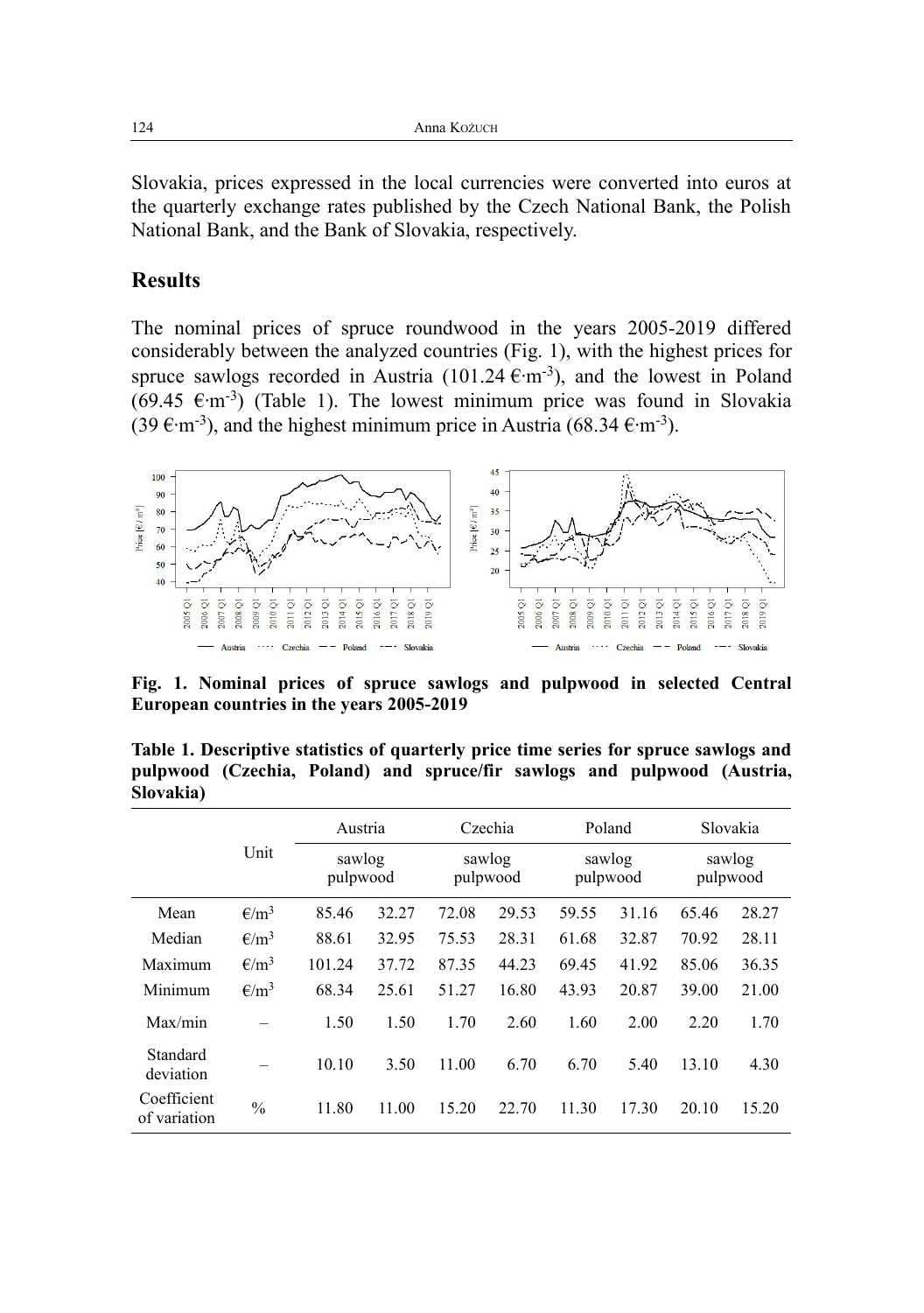The Polish and Austrian markets revealed the greatest stability of sawlog prices, while the highest volatility was recorded for Czechia and Slovakia, with the lowest prices since 2011 (Table 1). The highest and lowest pulpwood prices were found in Czechia (44.23  $\epsilon$ ·m<sup>-3</sup> and 16.80  $\epsilon$ ·m<sup>-3</sup>, respectively). In that country, wood prices dropped significantly in 2019 due to massive outbreaks of the spruce bark beetle, hindering the planning of harvesting and limited local demand.

# **Stationarity of time series of timber prices and their differences**

Tests for Austria, Czechia, and Slovakia consistently indicate price nonstationarity for sawlogs. In the case of price differences, the tests are inconclusive, but since two out of the three tests applied (PP and KPSS) suggest stationarity, it is assumed that time series in those countries are integrated of order one. Tests for Poland were inconclusive both for timber prices and price changes; in terms of prices, two tests (ADF and PP) suggested nonstationarity (Table 2), while in terms of price differences two tests (PP and KPSS) indicated stationarity, which is taken to mean that the price series is integrated of order  $I(1)$ .

| Country  |          | Price series |             | First differences of price series |             |             |  |
|----------|----------|--------------|-------------|-----------------------------------|-------------|-------------|--|
|          | ADF      | PP           | <b>KPSS</b> | ADF                               | PP          | <b>KPSS</b> |  |
| Austria  | $-1.346$ | $-3.027$     | $0.279**$   | $-2.631$                          | $-45.777**$ | 0.078       |  |
| Czechia  | $-0.412$ | $-1.656$     | $0.277**$   | $-2.652$                          | $-54.177**$ | 0.103       |  |
| Poland   | $-3.239$ | $-13.009$    | 0.145       | $-3.135$                          | $-42.224**$ | 0.033       |  |
| Slovakia | $-1.618$ | $-4.819$     | $0.202*$    | $-2.982$                          | $-46.676**$ | 0.064       |  |

**Table 2. Results of ADF, PP, and KPSS stationarity tests for spruce roundwood prices and their first differences (with constant)**

\* and \*\* indicate null hypothesis rejection at the 5% and 1% probability levels, respectively.

The tests consistently indicate the nonstationarity of pulpwood prices. While the results for price changes in the studied countries are inconclusive, both PP and KPSS suggest stationarity (Table 3), and so the time series are taken to be integrated of order I(1).

# **Cointegration tests**

Since all four time series are of order I(1), their cointegration was evaluated using the Johansen test. Both versions of this test showed a cointegration relationship of  $r=1$  in the sawlog market (Table 4).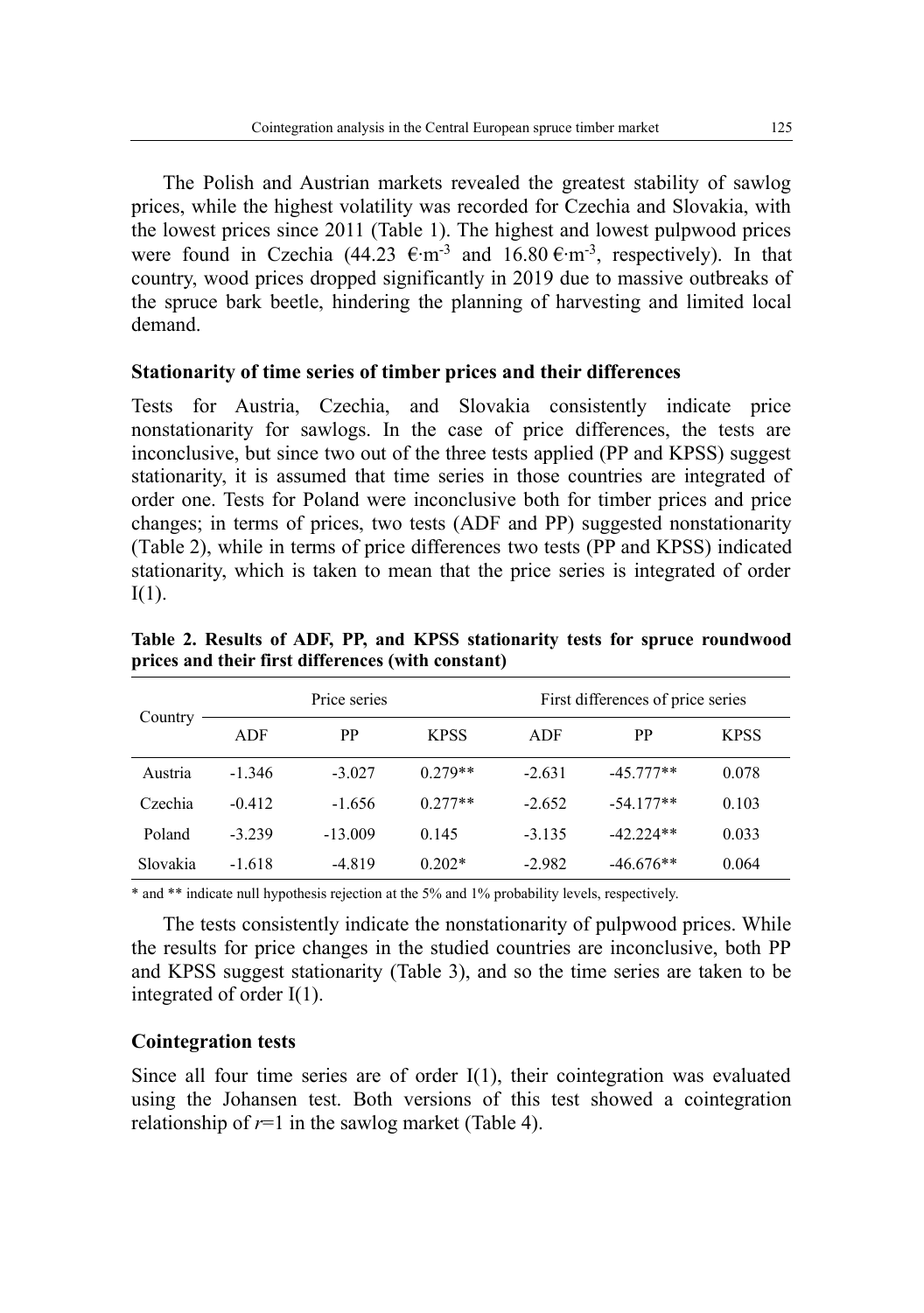| Country  |          | Price series |             |          | First differences of price series |             |  |  |
|----------|----------|--------------|-------------|----------|-----------------------------------|-------------|--|--|
|          | ADF      | PP           | <b>KPSS</b> | ADF      | РP                                | <b>KPSS</b> |  |  |
| Austria  | $-1.164$ | $-2.856$     | $0.318**$   | $-2.816$ | $-60.779**$                       | 0.056       |  |  |
| Czechia  | $-1157$  | $-2.781$     | $0.314**$   | $-3.465$ | $-45.534**$                       | 0.059       |  |  |
| Poland   | $-2.122$ | $-9.005$     | $0.244**$   | $-3.302$ | $-55.804**$                       | 0.036       |  |  |
| Slovakia | $-0.574$ | $-2.769$     | $0.332**$   | $-4.04*$ | $-62.314**$                       | 0.097       |  |  |

**Table 3. Results of ADF, PP and KPSS stationarity tests for spruce pulpwood prices and their first differences (with constant)** 

\* and \*\* indicate null hypothesis rejection at the 5% and 1% probability levels, respectively.

| Country                     | H <sub>0</sub> | Maximum eigenvalue<br>test statistic | Trace test statistic |
|-----------------------------|----------------|--------------------------------------|----------------------|
|                             | $R=0$          | $30.24*$                             | 53.37*               |
| Austria-Czechia-            | $r \leq 1$     | 15.32                                | 23.13                |
| -Poland-Slovakia<br>$(k=3)$ | r < 2          | 6.05                                 | 7.81                 |
|                             | r < 3          | 1 76                                 | 1 76                 |

**Table 4. Results of the Johansen test for cointegration among spruce sawlog prices**

\* and \*\* indicate null hypothesis rejection at the 5% and 1% probability levels, respectively.

Subsequently, pairwise comparisons were performed to test for market cointegration. Both versions of the Johansen test revealed the cointegration of the Polish, Austrian, and Czech markets (Table 5).

Also in the case of pulpwood prices (where all time series are of order  $I(1)$ ), cointegration was evaluated using the Johansen test. Both versions of this test suggest the absence of cointegrating relationships (Table 6).

#### **Granger causality test**

The integrated markets were tested in terms of causality using the Granger test, in order to examine how they influence each other. The analysis showed that the Czech market affects the Polish and Austrian markets (Table 7). In turn, the Polish and Austrian markets influence the Czech market (consequently, there are linkages between Poland and Czechia and between Austria and Czechia). Furthermore, the Austrian market affects the Polish market. Taking into consideration  $k$ , or the lags in the model, it was found that Austrian prices have an impact on Czech prices at  $k = 2$  (with a lag of two quarters). For the other analyzed relationships,  $k = 5$ , which means that the identified effects are considerably extended over time.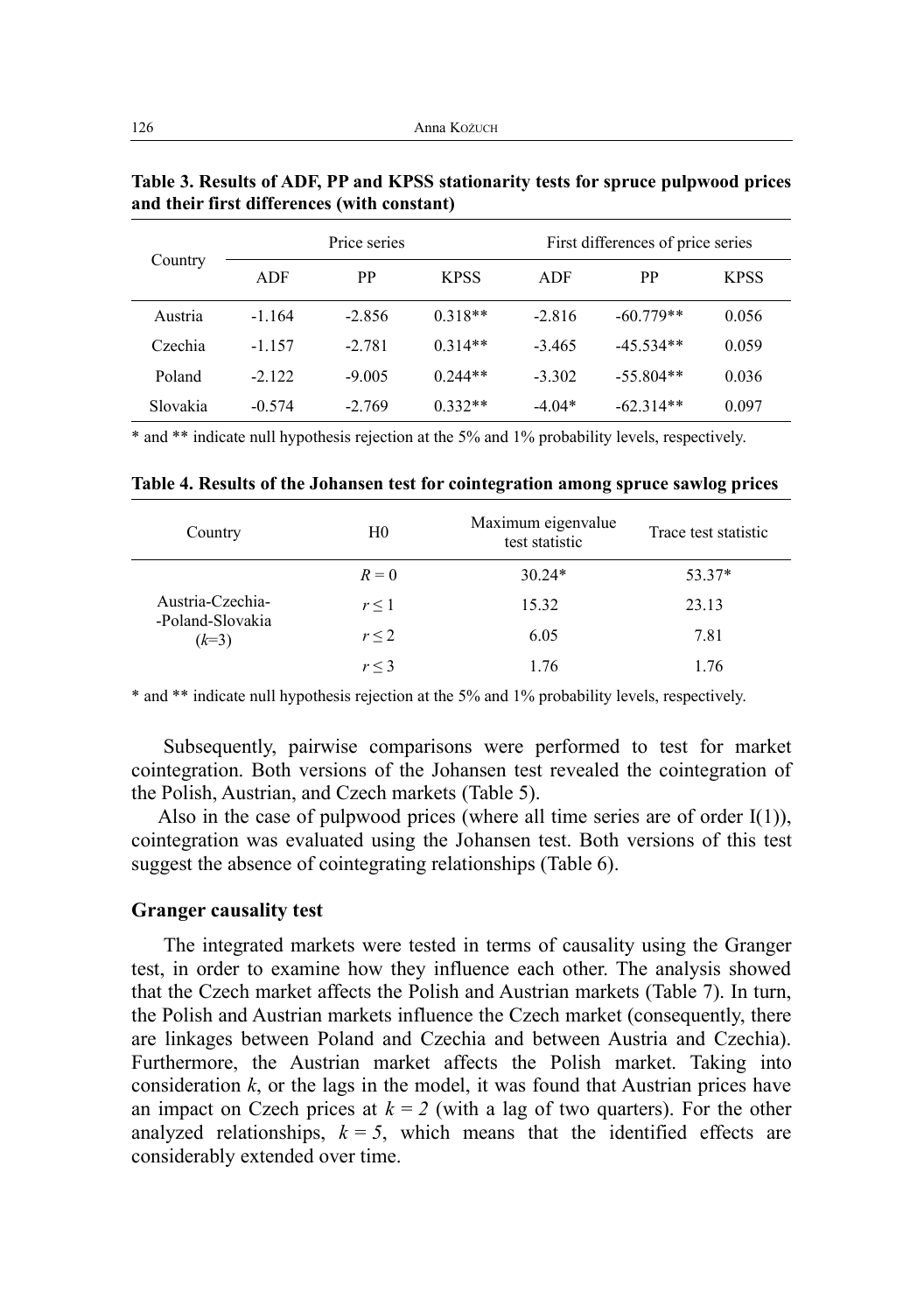| Country          | $H_0$      | Maximum eigenvalue<br>test statistic | Trace test statistic |
|------------------|------------|--------------------------------------|----------------------|
| Austria-Czechia  | $r = 0$    | 18.58 *                              | $20.89*$             |
| $(k=2)$          | $r \leq 1$ | 2.31                                 | 2.31                 |
| Austria-Poland   | $r = 0$    | $29.26$ **                           | 32.99 **             |
| $(k=5)$          | $r \leq 1$ | 3.73                                 | 3.73                 |
| Austria-Slovakia | $r = 0$    | 8.14                                 | 11.85                |
| $(k=2)$          | $r \leq 1$ | 3.71                                 | 3.71                 |
| Czechia-Poland   | $r = 0$    | $26.01$ **                           | $27.66**$            |
| $(k=5)$          | $r \leq 1$ | 1.65                                 | 1.65                 |
| Czechia-Slovakia | $r = 0$    | 8.09                                 | 10.01                |
| $(k=2)$          | $r \leq 1$ | 1.92                                 | 1.92                 |
| Poland-Slovakia  | $r = 0$    | 12.52                                | 16.81                |
| $(k=2)$          | $r \leq 1$ | 4.3                                  | 4.3                  |

**Table 5. Results of pairwise cointegration comparisons using the Johansen test** 

\* and \*\* indicate null hypothesis rejection at the 5% and 1% probability levels, respectively.

|        |  |  | Table 6. Johansen test checking for cointegrating vector among spruce pulpwood |  |  |
|--------|--|--|--------------------------------------------------------------------------------|--|--|
| prices |  |  |                                                                                |  |  |

| Countries                   | $H_0$      | Maximum eigenvalue<br>test statistic | Trace test statistic |
|-----------------------------|------------|--------------------------------------|----------------------|
|                             | $r=0$      | 19.47                                | 43.82                |
| Austria-Czechia-            | $r \leq 1$ | 19.18                                | 24.34                |
| -Poland-Slovakia<br>$(k=2)$ | $r \leq 2$ | 4.95                                 | 5.17                 |
|                             | r < 3      | 0.22                                 | 0.22                 |

\* and \*\* indicate null hypothesis rejection at the 5% and 1% probability levels, respectively.

# **Discussion**

Price variation in individual markets results from an interplay of numerous natural, economic, and political (legal) factors, as well as the processing potential, technological development, and innovation of the wood industry. In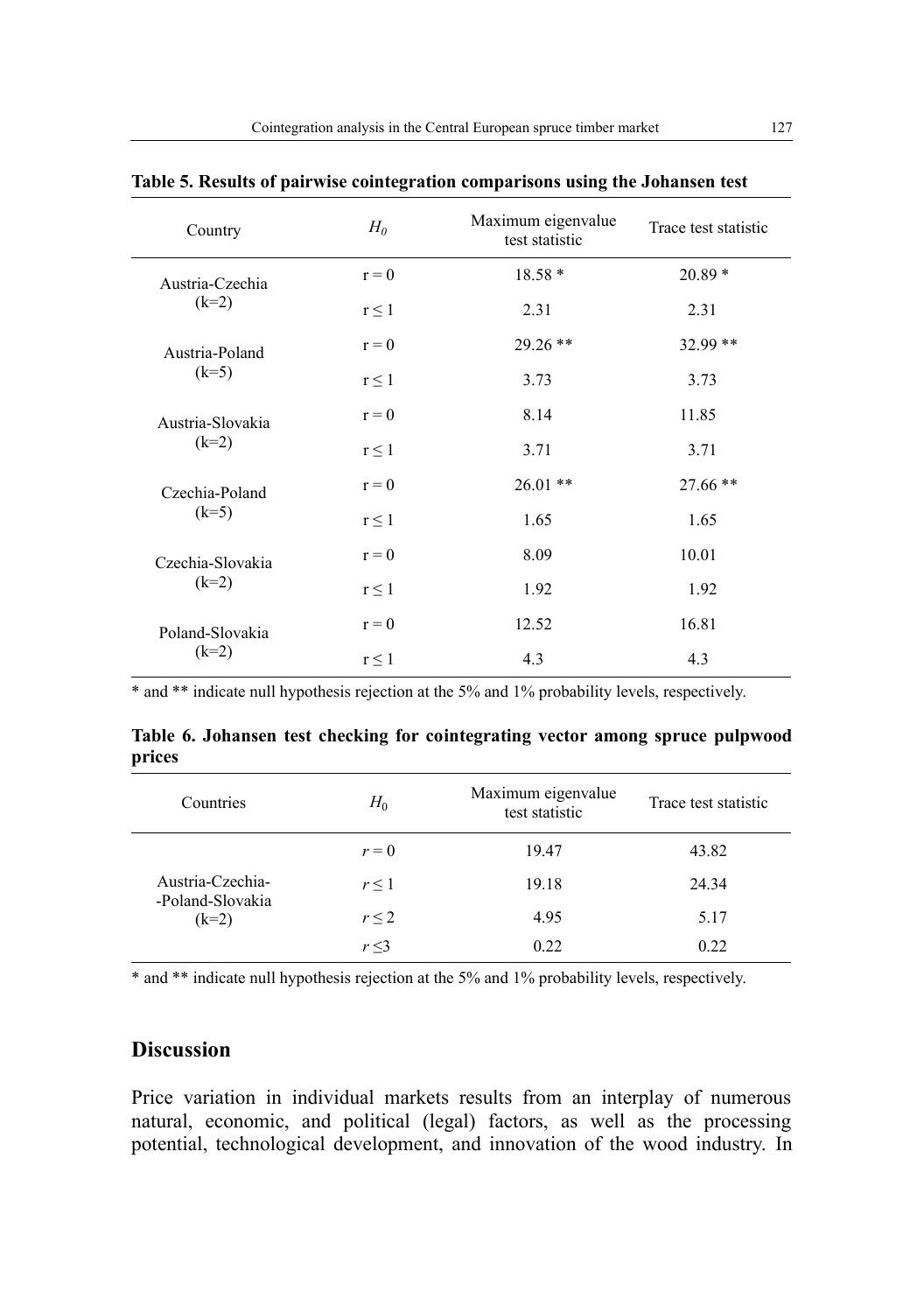| <b>Direction</b>                 | F    | $\boldsymbol{p}$ | k              |
|----------------------------------|------|------------------|----------------|
| Austria $\rightarrow$ Czechia    | 7.5  | $0.001**$        | $\mathfrak{D}$ |
| $C$ zechia $\rightarrow$ Austria | 3.82 | $0.025*$         | $\mathfrak{D}$ |
| Austria $\rightarrow$ Poland     | 5.95 | $\leq 0.001**$   | 5              |
| $Poland \rightarrow$ Austria     | 0.83 | 0.532            | 5              |
| $Czechia \rightarrow$ Poland     | 3.69 | $0.004**$        | 5              |
| $Poland \rightarrow Czechia$     | 2.86 | $0.019*$         | 5              |

|  |  |  | Table 7. Results of Granger causality test evaluating the mutual effects of markets |  |
|--|--|--|-------------------------------------------------------------------------------------|--|
|  |  |  |                                                                                     |  |

\* and \*\* indicate null hypothesis rejection at the 5% and 1% probability levels, respectively.

the years 2005–2008, spruce timber prices in the Central European market were on an increase, with 2008 marking the beginning of a downturn as the global financial crisis destabilized the timber market. The most pronounced drop in timber prices during the 2008 downturn affected large-sized softwood assortments [Suchomel et al. 2012; Gejdos and Potkány 2017]. Since 2015, there has been a decreasing trend in spruce and spruce/fir timber prices (except for the Slovak market), which is largely attributable to a dramatic increase in the supply of timber in the aftermath of major hurricanes (and especially Niklas in 2015), droughts, as well as bark beetle outbreaks (in 2018–2019 in Austria, Czechia, and Slovakia).

Recent years have shown the negative effects of abiotic and biotic factors on spruce stands, which disrupted the timber production policies in Czechia, Austria, and Slovakia. In 2019, in the Czech forests, a total of 32.58 million m<sup>3</sup> of timber was harvested (an increase of  $6.89$  million m<sup>3</sup> over 2018), with the proportion of incidental felling amounting to 95% (approx. 31 million  $m<sup>3</sup>$ ) in 2019 [MZ 2019]. The overall volume of timber harvested in Slovakia from forests under all forms of ownership was  $9.22$  million m<sup>3</sup> in 2019, with incidental cutting accounting for  $56\%$  (more than 5 million  $m<sup>3</sup>$  of softwood) [Ministry of Agriculture 2020]. In the same year, 18.90 million m<sup>3</sup> of timber was produced in Austria (85% softwood), which was 5.6% higher than the ten-year average. Toth et al. [2020] reported a strong correlation between salvage felling attributable to *Ips typographus* outbreaks and a decrease in timber prices in Czechia.

Analyses by many authors have revealed either the presence or absence of long-term relationships between prices in the global and European timber markets. Long-term linkages were more often found between markets for similar timber assortments located in the proximity of each other than in the case of distant markets. Certain studies [Olmos 2014; Olmos and Siry 2018] showed the absence of linkages among global pulpwood markets, but numerous long-term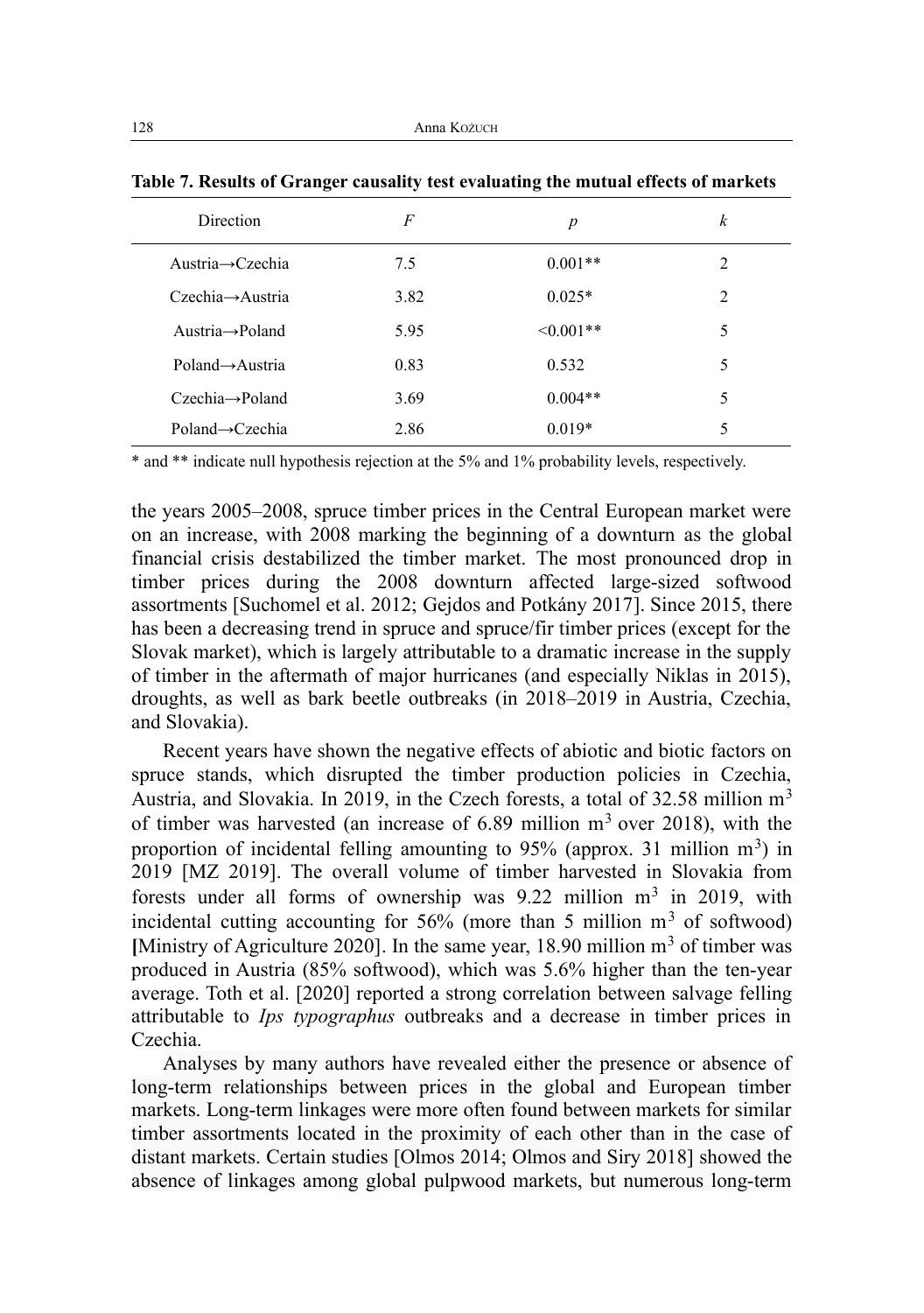linkages were identified for sawlog prices (nevertheless, Europe was not defined as a single market for sawlogs). Chudy and Hagler [2020], who analyzed linkages between selected markets around the world, many of them distant, found moderate correlations and no integration between countries, which indicates the apparent independence of those markets.

Markets in one region are often interrelated and driven by similar market mechanisms and climatic factors. Moreover, investments in infrastructure and lower costs of transportation contribute to the integration of timber markets. The current analysis of neighboring Central European spruce timber markets revealed long-term relationships between sawlog prices, except in the case of Slovakia. This result may be explained by disturbances in the Slovak market after 2007. In 2010 the Slovak government implemented a new policy on timber trade involving long-term contracts with several entities, which led to a more than 20% surge in spruce/fir prices; furthermore the country's adoption of the euro currency in 2009 weakened its linkages with the neighboring markets. On the other hand, the present study did not find evidence for the cointegration of spruce pulpwood markets. It should be noted that these findings do not entirely preclude integration, as the results may be affected by the use of quarterly data (in the case of Slovakia and Czechia monthly data are not available).

The spruce sawlog markets of Central Europe may be deemed cointegrated, with mutual causality found for three market pairs (with a half-yearly lag between the Czech and Austrian markets). Consequently, a decrease (increase) in one of them is highly likely to result in a decrease (increase) of prices in the neighboring countries, which should be taken into consideration in designing timber sales policies. These results are convincing, as such linkages are also suggested by the patterns of spruce timber exports and imports between these countries. In contrast, other authors have reported the absence of integration for beech sawlog prices in Europe, which may be attributable to the small size of the beech timber market as compared to the spruce and pine markets [Toppinen et al. 2005].

According to Niquidet and Manley [2011], discrepancies in the findings obtained by different authors studying the integration of roundwood markets may be due to differences in the applied statistical methods and materials (data). Furthermore, the results of research on market integration also have some major policy consequences, as they may be used in defining the geographic scope of markets in the process of developing competitiveness strategies [Niquidet and Manley 2007].

However, market cointegration findings should be interpreted cautiously, especially if they are to be used as an input in defining trade policies, due to the increasing frequency of hard-to-predict external factors, which may distort and limit existing linkages between markets. Natural disasters as well as spruce dieback may be detrimental to timber producers due to their effects on timber production and prices. Some large-scale events may decrease both timber prices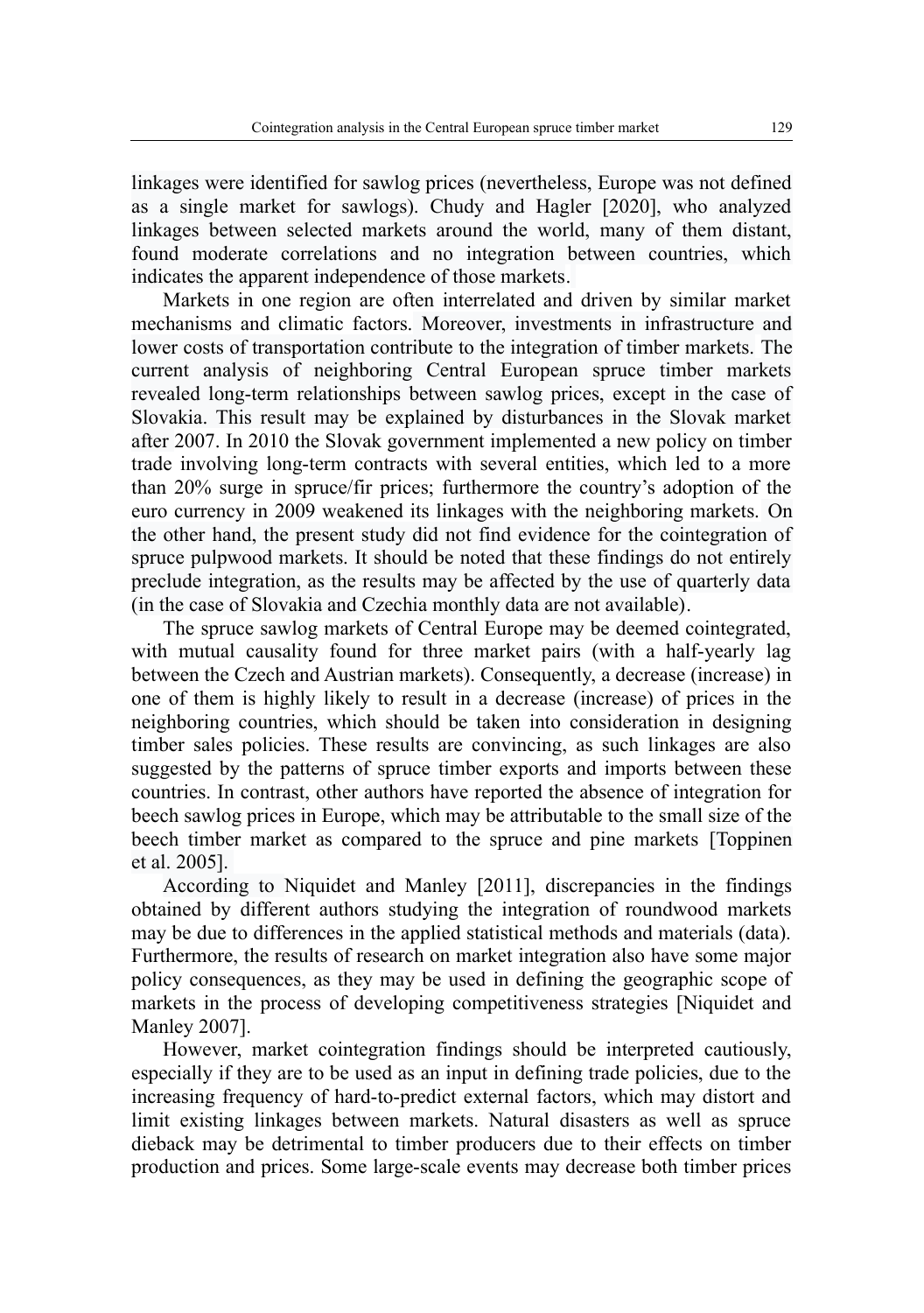and standing stock resources, also exerting a negative influence on the owners of unaffected stands. Viewed with hindsight many years later, the actual effects of a natural disaster are generally inconsistent with expectations [Prestemon and Holmes 2004].

In the short term, timber oversupply leads to negative spikes in prices, while also reducing standing stock, which may lead to an increase in timber prices in the long term. This would mean that the owners of affected stands should delay harvesting, but some disturbances exhibit temporal and spatial autocorrelations influencing price risks, which complicates the picture [Prestemon and Holmes 2000]. In the case of beetle outbreaks, the catastrophic consequences usually last for several years, and so the owners of intact timber should consider the promise of future price increases, given increased production risk over time [Prestemon and Holmes 2000]. On the other hand, an oversupply of "cheap" spruce timber in the region offers an opportunity for the growth and development of the Central European wood industry. In particular, short-term benefits may be reaped by manufacturers of cellulose, particle boards, and sawn timber products.

The southern pine beetle epidemic in the southern United States in the years 1984-1985 reduced the growing stock by 18% in Louisiana and by 13% in Texas. Prices declined at a rate of 1.5% per percentage point of growing stock decrease [Holmes 1991]. In the case of Hurricane Hugo, the long-term price increase was approx. 0.5% to 1.0% per percentage point of growing stock decrease [Prestemon and Holmes 2004].

It is interesting whether and to what extent incidental spruce harvesting in Central Europe will affect the markets and distort existing trade relationships in raw and processed timber (mostly sawn products) in Europe. It seems that timber oversupply in Central Europe will affect the Scandinavian market, as a similar oversupply has been observed in Germany, which has been the most important market for Finland, accounting for 20-25% of Finnish exports of spruce sawn timber [Olmos and Siry 2018]. The Scandinavian (Finnish) market has already suffered because of increased timber supply from Eastern Europe and Russia, with the Finnish sawmilling industry having an uncertain future [Malaty et al. 2007].

Spruce dieback alters the age structure of stands and, over the coming decades, will cause problems with supply for the sawmill industry, which requires a predictable and stable input of timber. Thus, it is necessary to adjust forest management practices to the consequences of climate change, primarily by altering species composition (mixed forests), which would translate into a different structure of assortments supplied to the market and entail the need to modify technology in processing plants.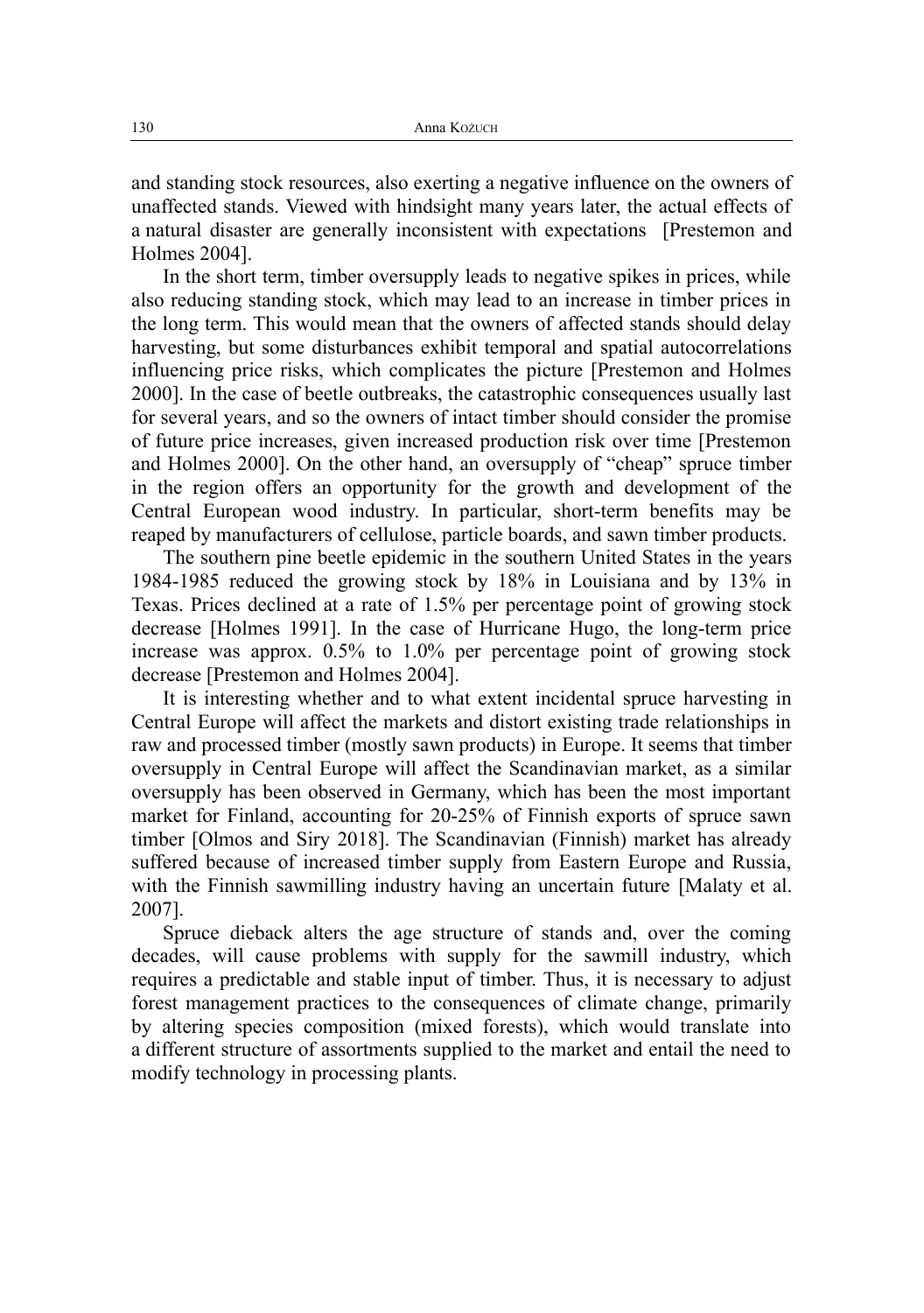# **Conclusions**

The nominal prices of spruce sawlogs and pulpwood in Central Europe in 2005- -2019 differed between the analyzed markets. Sawlog prices commanded the highest prices in Austria in Q1 2014 (101.24  $\epsilon/m^3$ ) and in Czechia in Q1 2015 (87.35  $\epsilon/m^3$ ). The lowest and most stable prices occurred in the Polish market, peaking in 2011 at 69.45  $\epsilon$ /m3. The growth trend was the longest in the Slovak market, lasting from 2005 (39 $\epsilon/m^3$ ) to 2018 (85.06  $\epsilon/m^3$ ). The sawlog and pulpwood markets were destabilized by the American financial crisis of 2008 and by the oversupply of timber resulting from spruce dieback in the region in the years 2015-2019. Downward trends were observed in all markets, with nominal prices in Czechia in 2019 being lower than in 2005.

Both the Johansen and Engle-Granger tests for the cointegration of price time series revealed a long-term equilibrium between the analyzed spruce roundwood markets, except for Slovakia (where prices were influenced by state interventionism). Bidirectional relationships and causality were found between the Austrian, Czech, and Polish markets. This is important information for companies from the wood sector. However, there was no evidence for integration in pulpwood markets, which indicates their independence.

There is a need to continue studies in this field and to monitor the influence of timber oversupply in Central Europe on markets in other regions. Attention should also be given to the long-term effects of this situation on timber prices and relationships between markets.

# **References**

- **Adamowicz K.** [2010]: Cenowa elastyczność popytu na drewno na pierwotnym lokalnym rynku drzewnym w Polsce (Price elasticity of demand for timber on primary local wood market in Poland). Sylwan 154 [2]: 130-138. DOI: https://doi.org/10.26202/sylwan. 2009018
- **Adamowicz K., Górna A.** [2020]: The application of trend estimation model in predicting the average selling price of timber. Drewno 63 [206]: 147-159. DOI: 10.12841/ wood.1644-3985.350.07
- **Akaike H.** [1974]: A new look at the statistical model identification. IEEE Transactions on Automatic Control 19 [16]: 716-723
- **Banaś J., Kożuch A.** [2019]: The application of time series decomposition for the identification and analysis of fluctuation in timber supply and price: a case study from Poland. Forests 10 [990]: 1-18. DOI:10.3390/f10110990
- **Chudy R.P., Hagler R.W.** [2020]: Dynamics of global roundwood prices Cointegration analysis. Forest Policy and Economics [115]: 1-14. DOI: 10.1016/j.forpol.2020.102155

**FAO**: www.fao.org/forestry/statistics [accessed: 4.12.2020]

**Forest Portal**: www.forestportal.sk [accessed 4.12.2020]

**Gejdos M., Potkány M.** [2017]: Prediction and analysis of Slovakian timber trade on global market conditions. Serbian Journal of Management [12]: 281-289. DOI: 10.5937/sjm12- 11228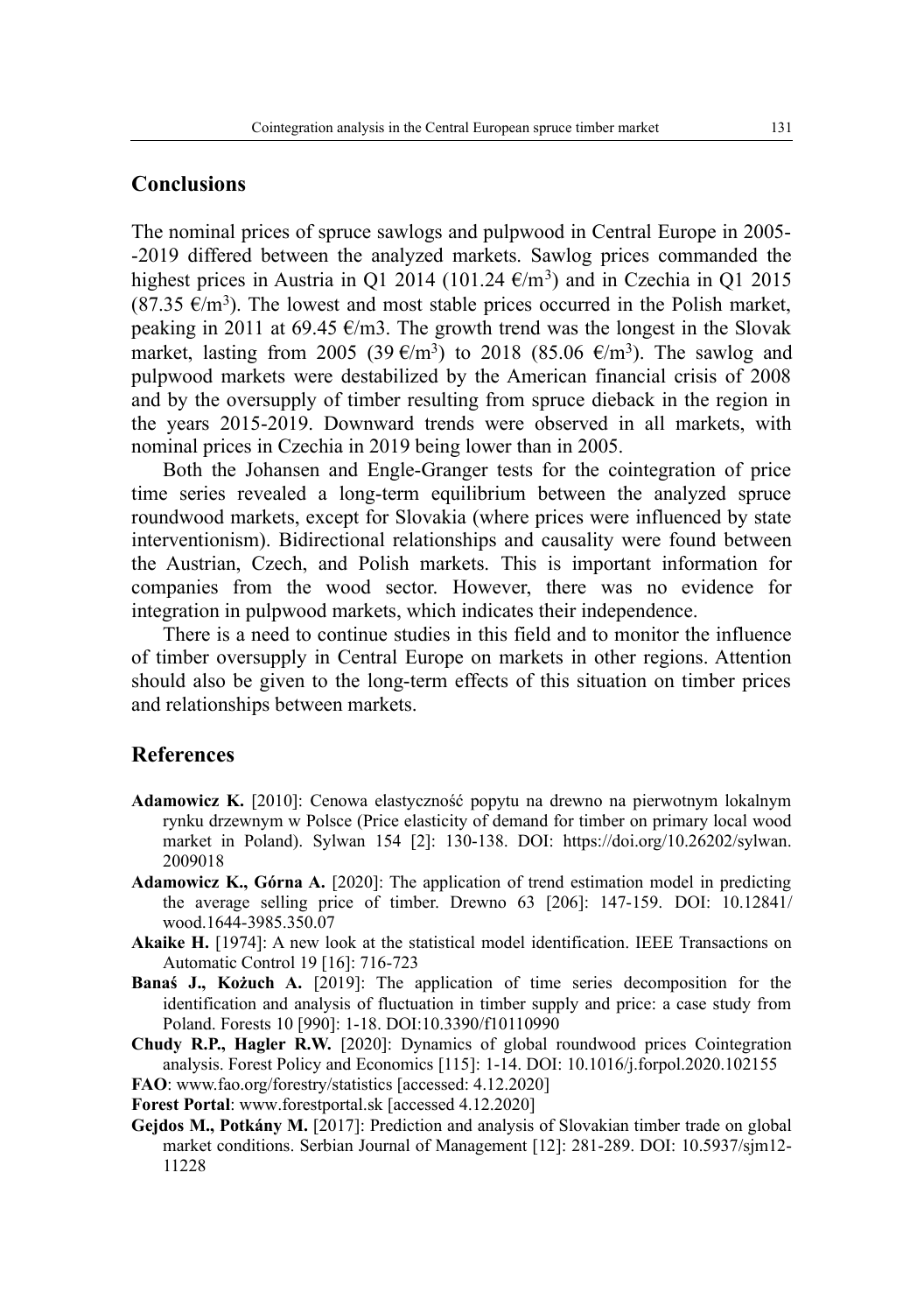- **Gejdos M., Lieskovsky M., Giertliova B., Nemec M., Danihelova Z.** [2019]: Prices of rawwood assortments in selected markets of Central Europe and their development in the future. Bioresources [14]: 2995-3011
- **Granger C.W.J.** [1969]: Investigating causal relations by econometric models and cross--spectral methods. Econometrica 37 [3]: 424-438
- **Granger C.W.J.** [1980]: Testing for causality: A personal viewpoint. Journal of Economic Dynamics and Control [2]: 329-352
- **Hanewinkel M., Cullmann D., Schelhaas M.J.** [2013]: Climate change may cause severe loss in the economic value of European forest land. Nature Clim Change [3]: 203-207
- **Holmes T.P.** [1991]: Price and welfare effects of catastrophic forest damage from southern pine beetle epidemics. Forest Science 37 [2]: 500-516
- Johansen S. [1991]: Estimation and hypothesis testing of cointegration vectors in Gaussian vector autoregressive model. Econometrica 59 [6]: 1551-1580
- **Junkany V.C., Lundmark R.** [2015]: Dynamics of timber market integration in Sweden. Forests 6 [12]: 4617-4633. DOI: 10.3390/f6124391
- **Kwiatkowski D., Phillips P.C.B., Schmidt P., Shin Y.** [1992]: Testing the null hypothesis of stationarity against the alternative of a unit root. Journal of Econometrics 54 [1-3]: 159- -178
- **MacKinnon J., Haug A., Michelis L.** [1999]: Numerical distribution functions of likelihood ratio tests for cointegration. Journal of Applied Econometrics 14 [5]: 563-577
- **Mäki-Hakola M.** [2002]: Cointegration of the roundwood markets around the Baltic Sea: An empirical analysis of Roundwood markets in Finland, Estonia, Germany and Lithuania. Manuscript, Helsinki
- **Malaty R., Toppinen A., Viitanen J.** [2007]: Modelling and forecasting Finnish pine sawlog stumpage prices using alternative time-series methods. Canadian Journal of Forest Research [37]: 178-187. DOI: 10.1139/x06-208
- **Malinen J., Kilpelainen H.** [2013]: Price systems for standing sales of industrial roundwood in Finland. Baltic Forestry 19 [2]: 307-315
- **Ministry of Agriculture** [2020]: Report on the forest sector of the Slovak Republic 2019. Green report. Ministry of Agriculture and Rural Development of the Slovak Republic, Bratislava [accessed 21.03.2021]. Avilable from: https://www.mpsr.sk/en/index.php? navlD=18id=75
- **MZ** [2019]: Zpráva o stavu lesa a lesního hospodářství České republiky v roce 2019. Ministerstvo zemědělství (Report on the state of forests and forest management in the Czech Republic in 2019. Ministry of Agriculture) [accessed 22.04.20121]. Available from: http://eagri.cz/public/web/mze/lesy/lesnictvi/zprava-o-stavu-lesa-a-lesniho/zprava -o-stavu-lesa-a-lesniho-2019.html
- **Niquidet K, Manley B.** [2011]: Testing for nonlinear spatial integration in roundwood markets. Forest Science 57 [4]: 301-308
- **Niquidet K., Manley B.** [2007]: Price dynamics in the New Zealand log market. NZ Journal of Forestry [11]: 4-9
- **Olmos V.M.** [2014]: Global roundwood markets. Lic. en Economía, Uruguay
- **Olmos V.M., Siry J.** [2018]: The Law of One Price in global coniferous. Silva Fennica 52 [1]: 1-19. DOI: 10.14214/sf.6999
- **Parajuli R., Tanger S., Joshi O., Henderson J.** [2016]: Modeling prices for sawtimber stumpage in the South-Central United States. Forests [7]: 148. DOI: 10.3390/f7070148
- **Phillips P.C.B., Perron P.** [1988]: Testing for a unit root in time series regression. Biometrika 75 [2]: 335-346
- **Prestemon J.P., Holmes T.P.** [2000]: Timber price dynamics following a natural catastrophe. American Journal of Agricultural Economics 82 [1]: 145-160